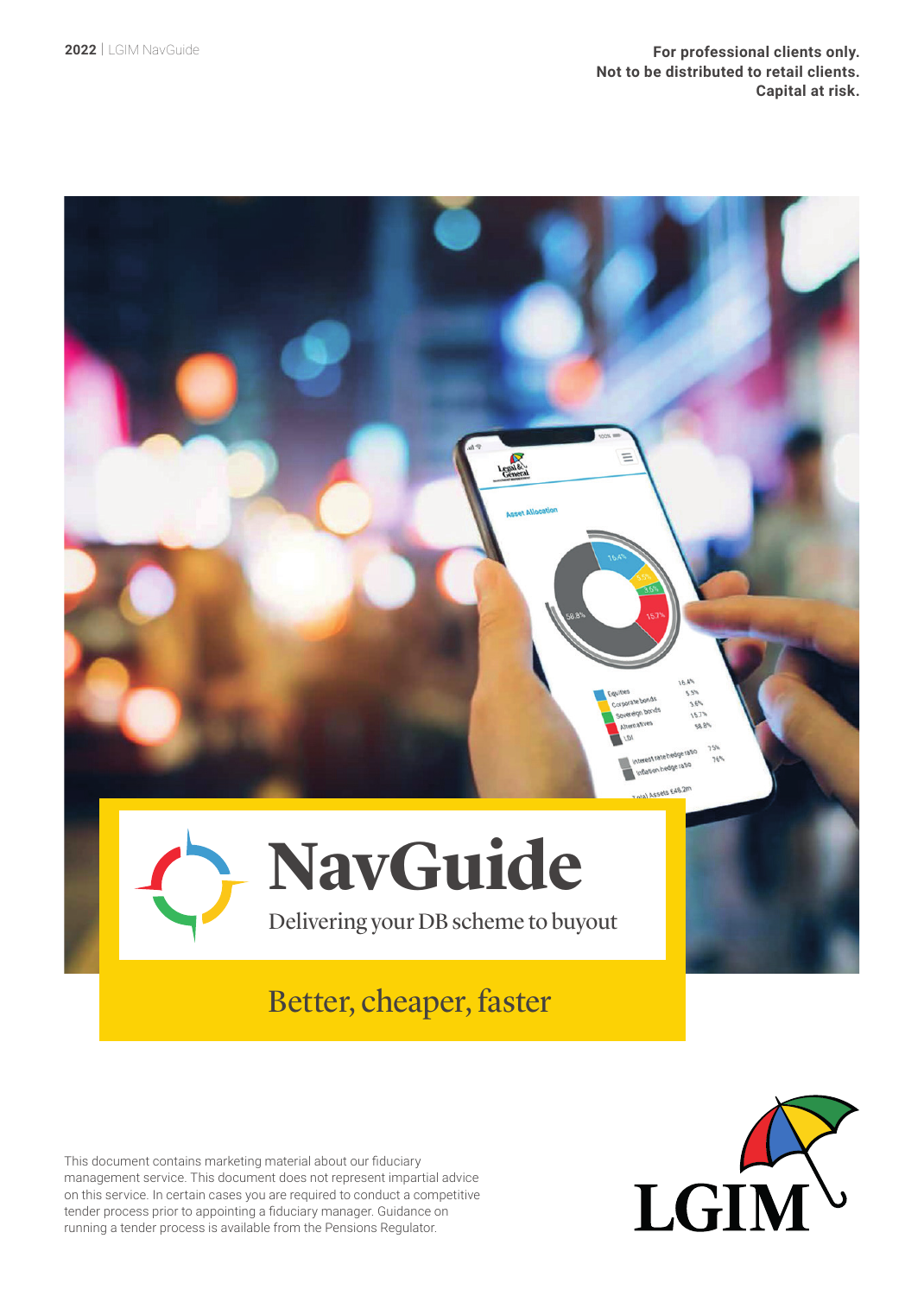

# Better, cheaper, faster

A fiduciary management service designed to help smaller schemes reach buyout earlier, with less risk and at a lower cost.

### Choosing LGIM NavGuide

Trustees and sponsors are faced with a vast array of challenges in managing their pension schemes - market movements, cashflow, the current regulatory environment, increased governance and funding level volatility to name a few. This can be a much larger burden for smaller schemes that have limited resources and time. LGIM NavGuide now offers smaller schemes a cost-effective solution to manage these issues by delegating day-to-day portfolio management and asset allocation to LGIM, whilst retaining full control of the scheme's direction and strategy.

#### Seamless route to buyout

LGIM NavGuide has been designed to help smaller schemes reach buyout quickly, easily, and cost-effectively. Access the unique combined expertise of the L&G Group, with our investment and insurance specialists working closely to help secure your members' benefits.

#### L&G LivePrice™ and buyout price discount

NavGuide clients will automatically be provided with a full transactable L&G buyout quote as they near their endgame, which will be updated with L&G LivePrice™ and monitored against your scheme's asset value from week to week.

Schemes up to £100m can also obtain a discounted L&G buyout price after using the NavGuide service for 3 years, allowing them to reach their end-game earlier. Our experienced team can help smooth the transition and secure your members' benefits. You're not locked-in though, and our approach also allows us to move rapidly to capture opportunities with other insurers.



#### Benefits of LGIM NavGuide

- Delivers you a full fiduciary management service at low cost , through our innovative use of technology
- Delegate the day-to-day investment decisions and implementation to LGIM's specialists to capture opportunities and protect against threats to your portfolio, giving you more time to focus on the key strategic decisions
- Monitor funding levels, set triggers, manage risk and plan your scheme's journey in real time and on-the-go with mobile access
- Integrate responsible investing across your portfolio
- Designed to get your scheme to buyout

## **For more information please visit: [navguide.com](http://www.navguide.com)**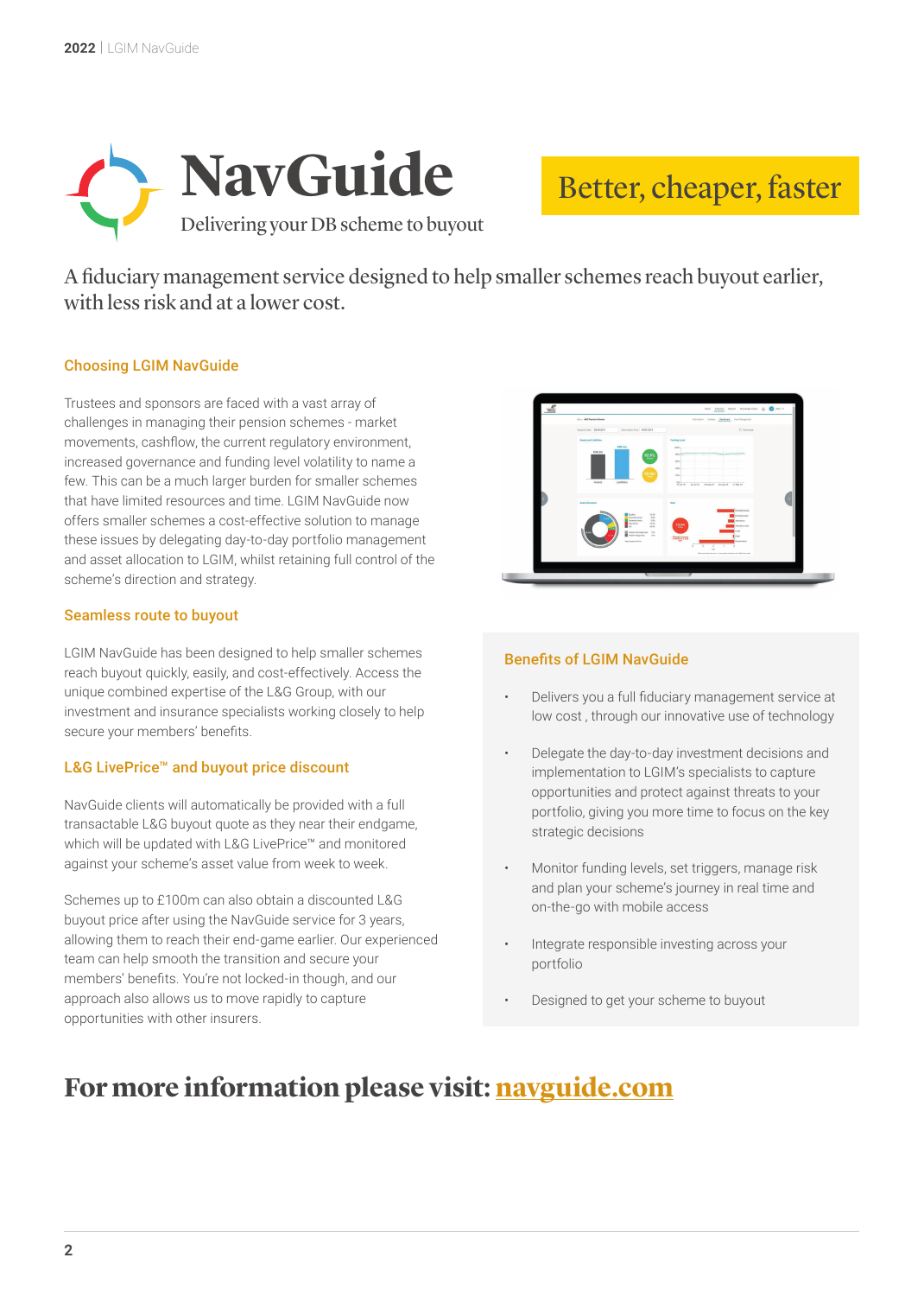# **How LGIM NavGuide can help you**

### Delivering your scheme objectives through day-to-day management of your portfolio





#### **Governance**

Effective delegation can significantly reduce trustees' governance burden without compromising on the investment approach



#### **Cost control**

Using our size and scale, we aim to avoid high fees and hidden costs to save money for our clients



#### **Liability hedging**

As the UK's largest LDI manager, we are wellplaced to reduce funding risk and match your scheme's liability cashflows using the optimal mix of instruments



#### **Integrated ESG solutions**

ESG considerations can be fully integrated into your portfolio, and we will engage on your behalf for the benefit of both investors and wider society

| ∍ |  |
|---|--|
|   |  |

#### **Route to buyout**

Designed to get your scheme to buyout with L&G LivePrice™ transactable price monitoring, buyout price discount, portfolio price lock and a smooth transition with our experienced team





**Advice**

We consider your scheme's unique circumstances and sponsor covenant, and advise on a journey plan and portfolio that aims to meet your objectives

#### **Resource**

**Asset growth**

investment goals

manage your risk

Our specialist team can deliver the expertise, focus and time to manage the complex financial burden of pension schemes



#### Our expertise in economic analysis and research is a key input in capturing opportunities to help achieve your



**Risk management** Full portfolio transparency, a low cost base and the ability to react quickly to changing market conditions enables us to efficiently



#### **Dynamic de-risking triggers**

Funding level monitoring and dynamic de-risking triggers help you capture opportunities to de-risk as your scheme's funding level improves

# **Why you should choose us**

LGIM manages £1,241 billion\* of assets for global investors, and we are the UK's largest pension fund asset manager\*\*, with around 3,000 UK pension scheme clients. We have over 2,500 staff, including 394 investment professionals, with portfolio managers having an average of 16 years of experience. We draw on our industry-leading pensions and investment expertise to deliver better outcomes for our clients, constantly innovating across public and private assets, index and active strategies.

The value of an investment and any income taken from it is not guaranteed and can go down as well as up, you may not get back the amount you originally invested.

Note: LGIM LivePrice<sup>TM</sup> provides buyout price monitoring at appropriate intervals in the lead up to buyout, becoming more regular the closer a scheme gets to transaction

Source for data: LGIM as at 31 December 2019

\*\* Source: IPE Research, 2019

<sup>\*</sup> Source: [www.ipe.com/chart-of-the-week-the-uks-biggest-asset-managers/10033048.article](http://www.ipe.com/chart-of-the-week-the-uks-biggest-asset-managers/10033048.article)